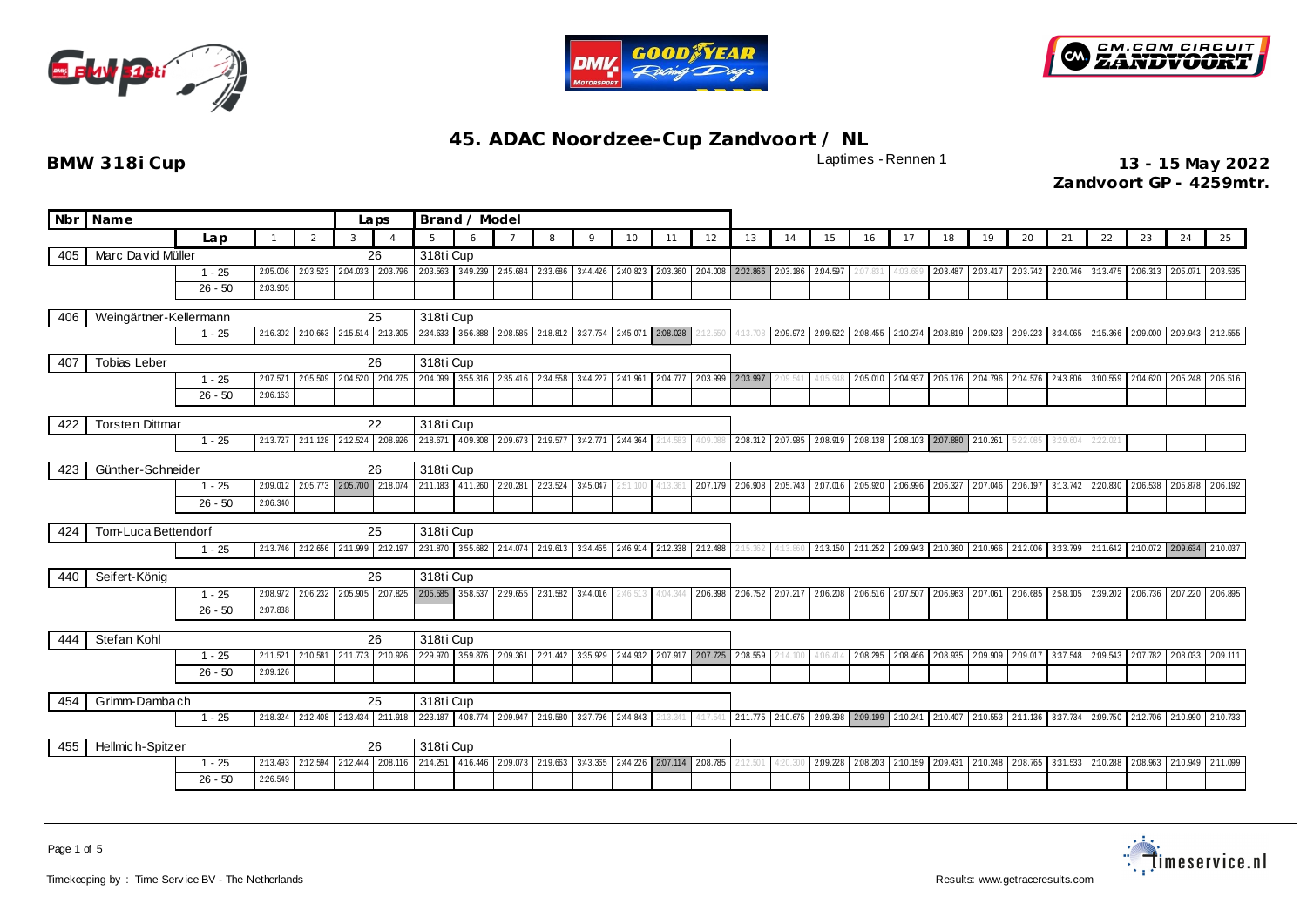





**BMW 318i Cup** 2022 **13 - 15 May 2022 Zandvoort GP - 4259mtr.**

|     | Nbr Name                                  |                                           |              | Laps           |                            | Brand / Model              |                                                                |                            |                                     |          |                                     |          |                   |           |          |          |                                     |                                     |                   |          |                  |                                                                |          |                                             |          |                   |          |
|-----|-------------------------------------------|-------------------------------------------|--------------|----------------|----------------------------|----------------------------|----------------------------------------------------------------|----------------------------|-------------------------------------|----------|-------------------------------------|----------|-------------------|-----------|----------|----------|-------------------------------------|-------------------------------------|-------------------|----------|------------------|----------------------------------------------------------------|----------|---------------------------------------------|----------|-------------------|----------|
|     |                                           | Lap                                       | $\mathbf{1}$ | $\overline{2}$ | 3                          |                            | 5                                                              | 6                          | $\overline{7}$                      | 8        | 9                                   | 10       | 11                | 12        | 13       | 14       | 15                                  | 16                                  | 17                | 18       | 19               | 20                                                             | 21       | 22                                          | 23       | 24                | 25       |
| 456 | Markus Noelken                            |                                           |              |                |                            | 25                         | 318ti Cup                                                      |                            |                                     |          |                                     |          |                   |           |          |          |                                     |                                     |                   |          |                  |                                                                |          |                                             |          |                   |          |
|     |                                           | $1 - 25$                                  | 2:13.606     | 2:12.305       | 2:12.983                   | 2:11.360                   |                                                                | 2:34.246 3:56.203 2:14.424 |                                     | 2:19.044 | 3:35.004                            | 2:47.217 | 2:12.109 2:13.097 |           | 2:17.604 |          |                                     | 2:11.609 2:10.519 2:11.122 2:10.812 |                   |          | 2:11.097 223.454 |                                                                |          | 322.810 2.09.876 2.09.629 2.09.218 2.09.718 |          |                   |          |
| 466 | Luka-Max Pierschke                        |                                           |              |                |                            | 26                         | 318ti Cup                                                      |                            |                                     |          |                                     |          |                   |           |          |          |                                     |                                     |                   |          |                  |                                                                |          |                                             |          |                   |          |
|     |                                           | $1 - 25$                                  | 2:11.953     | 2.07.649       | 2.06.395                   | 2:07.347                   | 2.05.800                                                       |                            | 4.03.327 2.23.247                   | 2:32.569 | 3:44.882                            |          |                   | 2:13.300  | 2:07.429 | 2:07.625 | 2:07.078                            |                                     | 2.06.792 2.07.776 | 2:06.790 | 2.07.146         | 2.07.712                                                       | 3:35.154 | 2.07.326                                    | 2:06.430 | 2.06.448          | 2:06.750 |
|     |                                           | $26 - 50$                                 | 2:07.466     |                |                            |                            |                                                                |                            |                                     |          |                                     |          |                   |           |          |          |                                     |                                     |                   |          |                  |                                                                |          |                                             |          |                   |          |
| 470 | Carlo Jesse                               |                                           |              |                |                            | 26                         | 318ti Cup                                                      |                            |                                     |          |                                     |          |                   |           |          |          |                                     |                                     |                   |          |                  |                                                                |          |                                             |          |                   |          |
|     |                                           | $1 - 25$                                  | 2:12.773     |                | 2.08.087 2.07.914 2.07.817 |                            | 2:08.455                                                       | 4.02.487 222.821           |                                     | 2:29.290 | 3:44.851                            | 2:43.381 | 2.08.947          |           |          | 2.09.698 |                                     | 2.08.143 2.07.575 2.10.256 2.12.768 |                   |          | 2:11.399         | 2.08.293                                                       | 3:36.368 | 2.09.309 2.07.076 2.06.788 2.06.951         |          |                   |          |
|     |                                           | $26 - 50$                                 | 2:07.763     |                |                            |                            |                                                                |                            |                                     |          |                                     |          |                   |           |          |          |                                     |                                     |                   |          |                  |                                                                |          |                                             |          |                   |          |
|     |                                           |                                           |              |                |                            |                            |                                                                |                            |                                     |          |                                     |          |                   |           |          |          |                                     |                                     |                   |          |                  |                                                                |          |                                             |          |                   |          |
| 471 | Brügge-Hellberg                           |                                           |              |                |                            | 26                         | 318ti Cup                                                      |                            |                                     |          |                                     |          |                   |           |          |          |                                     |                                     |                   |          |                  |                                                                |          |                                             |          |                   |          |
|     |                                           | $1 - 25$                                  | 2:06.267     |                |                            |                            | 2.05.925 2.04.304 2.04.221 2.03.867 3.47.589 2.41.298 2.36.481 |                            |                                     |          | 3:44.508                            | 2:44.847 |                   | 2.05.221  | 2:04.692 | 2.06.166 |                                     | 2.04.611 2.05.054 2.06.557 2.04.944 |                   |          |                  | 2.05.873 2.05.073 2.57.980 2.37.827                            |          |                                             | 2.05.729 | 2.05.074 2.06.284 |          |
|     |                                           | $26 - 50$                                 | 2:07.242     |                |                            |                            |                                                                |                            |                                     |          |                                     |          |                   |           |          |          |                                     |                                     |                   |          |                  |                                                                |          |                                             |          |                   |          |
| 473 | Jakob-Dühnen                              |                                           |              |                |                            | 26                         | 318ti Cup                                                      |                            |                                     |          |                                     |          |                   |           |          |          |                                     |                                     |                   |          |                  |                                                                |          |                                             |          |                   |          |
|     |                                           | 2:14.284<br>2.08.321 2.05.867<br>$1 - 25$ |              |                |                            | 2:06.734                   | 2.09.192                                                       | 4:11.375 2:19.831          |                                     | 223.253  | 3:44.685                            | 2:42.810 | 2.06.532          | :11.383   | 4:13.769 | 2:11.312 |                                     | 2:10.612 2:10.309                   | 2.08.916 2.08.887 |          | 2:11.570         | 2:11.588                                                       | 3:37.875 | 2:10.775 2:09.243                           |          | 2:10.121 2:09.505 |          |
|     |                                           | $26 - 50$                                 | 2:09.822     |                |                            |                            |                                                                |                            |                                     |          |                                     |          |                   |           |          |          |                                     |                                     |                   |          |                  |                                                                |          |                                             |          |                   |          |
|     |                                           |                                           |              |                |                            |                            |                                                                |                            |                                     |          |                                     |          |                   |           |          |          |                                     |                                     |                   |          |                  |                                                                |          |                                             |          |                   |          |
| 474 | Sub7BTG-Thiessen                          |                                           |              |                |                            | 24                         | 318ti Cup                                                      |                            |                                     |          |                                     |          |                   |           |          |          |                                     |                                     |                   |          |                  |                                                                |          |                                             |          |                   |          |
|     |                                           | $1 - 25$                                  | 2:18.703     | 2:15.612       | 2:16.093                   | 2:14.502                   |                                                                |                            | 3.08.183 3.42.668 2.46.629 2.45.541 |          | 227.370                             | 2:19.829 | 2:14.226          | $-18.992$ | 4:45.795 | 2:19.981 | 2:22.346 2:22.030 2:19.612 2:19.497 |                                     |                   |          |                  | 2:15.517 3:43.360 2:19.041                                     |          | 2:14.307 2:15.420 2:12.866                  |          |                   |          |
| 481 | Butzbach-Butzbach                         |                                           |              |                |                            | 26                         | 318ti Cup                                                      |                            |                                     |          |                                     |          |                   |           |          |          |                                     |                                     |                   |          |                  |                                                                |          |                                             |          |                   |          |
|     |                                           | $1 - 25$                                  | 2:11.169     | 2.05.288       | 2.05.753                   | 2:08.791                   | 2.05.210                                                       | 4.02.165 225.906           |                                     | 2:30.952 | 3:44.625                            |          | 2:42.219 2:05.030 | 2.05.701  | 2.07.031 | 2.05.486 | 2.07.635                            | 2:09.59.                            | 4:05.62           | 2:10.123 |                  | 2.07.316 2.06.602 3.12.198 2.33.204 2.05.671                   |          |                                             |          | 2.05.809 2.05.331 |          |
|     |                                           | $26 - 50$                                 | 2:06.253     |                |                            |                            |                                                                |                            |                                     |          |                                     |          |                   |           |          |          |                                     |                                     |                   |          |                  |                                                                |          |                                             |          |                   |          |
|     |                                           |                                           |              |                |                            |                            |                                                                |                            |                                     |          |                                     |          |                   |           |          |          |                                     |                                     |                   |          |                  |                                                                |          |                                             |          |                   |          |
| 482 | Hassa-Hassa                               | $1 - 25$                                  | 2:14.303     |                | 2.09.542 2.43.114          | 26<br>2:10.905             | 318ti Cup<br>2:57.308                                          | 3:31.617 2:11.610          |                                     | 2:12.071 | 327.685                             |          | 2:46.369 2:10.758 | 2.09.634  | 2:10.441 | 2:08.685 | 2.09.490                            | 2:13.860                            | 4:10.250          | 2.08.507 | 2.08.371         | 2.07.948 3.28.664 2.09.569 2.09.357                            |          |                                             |          | 2.09.810 2:11.201 |          |
|     |                                           | $26 - 50$                                 | 2.07.576     |                |                            |                            |                                                                |                            |                                     |          |                                     |          |                   |           |          |          |                                     |                                     |                   |          |                  |                                                                |          |                                             |          |                   |          |
|     |                                           |                                           |              |                |                            |                            |                                                                |                            |                                     |          |                                     |          |                   |           |          |          |                                     |                                     |                   |          |                  |                                                                |          |                                             |          |                   |          |
| 486 | Werner-Kunze                              |                                           |              | 26             | 318ti Cup                  |                            |                                                                |                            |                                     |          |                                     |          |                   |           |          |          |                                     |                                     |                   |          |                  |                                                                |          |                                             |          |                   |          |
|     | 2.09.213 2.08.133<br>2:13.080<br>$1 - 25$ |                                           |              |                |                            | 2.07.307                   | 2:08.224                                                       | 4:14.696 2:16.010          |                                     | 223.243  | 3:44.803                            | 2:43.927 | 2.07.674          | :17.209   | 4:09.994 | 2.06.852 | 2.06.852                            | 2.07.631                            | 2:07.054          | 2.05.271 | 2:05.698         | 2.05.975                                                       | 3:13.906 | 222.583                                     | 2.05.815 | 2.05.315 2.05.101 |          |
|     | 2:05.304<br>$26 - 50$                     |                                           |              |                |                            |                            |                                                                |                            |                                     |          |                                     |          |                   |           |          |          |                                     |                                     |                   |          |                  |                                                                |          |                                             |          |                   |          |
| 489 | Cavelty-Kragenings                        |                                           |              | 26             | 318ti Cup                  |                            |                                                                |                            |                                     |          |                                     |          |                   |           |          |          |                                     |                                     |                   |          |                  |                                                                |          |                                             |          |                   |          |
|     | 2:15.249<br>$1 - 25$                      |                                           |              |                |                            | 2:12.738 2:13.541 2:13.232 | 2.33.187 3.55.210 2.10.623 2.21.980                            |                            |                                     |          | 3:34.299 2:45.984 2:10.435 2:11.413 |          |                   |           | 2:19.081 | 4:15.025 | 2.08.208 2.07.692 2.08.592 2.09.568 |                                     |                   |          |                  | 2.08.394 2.08.241 3.27.920 2.08.758 2.07.417 2.08.671 2.11.756 |          |                                             |          |                   |          |



Page 2 of 5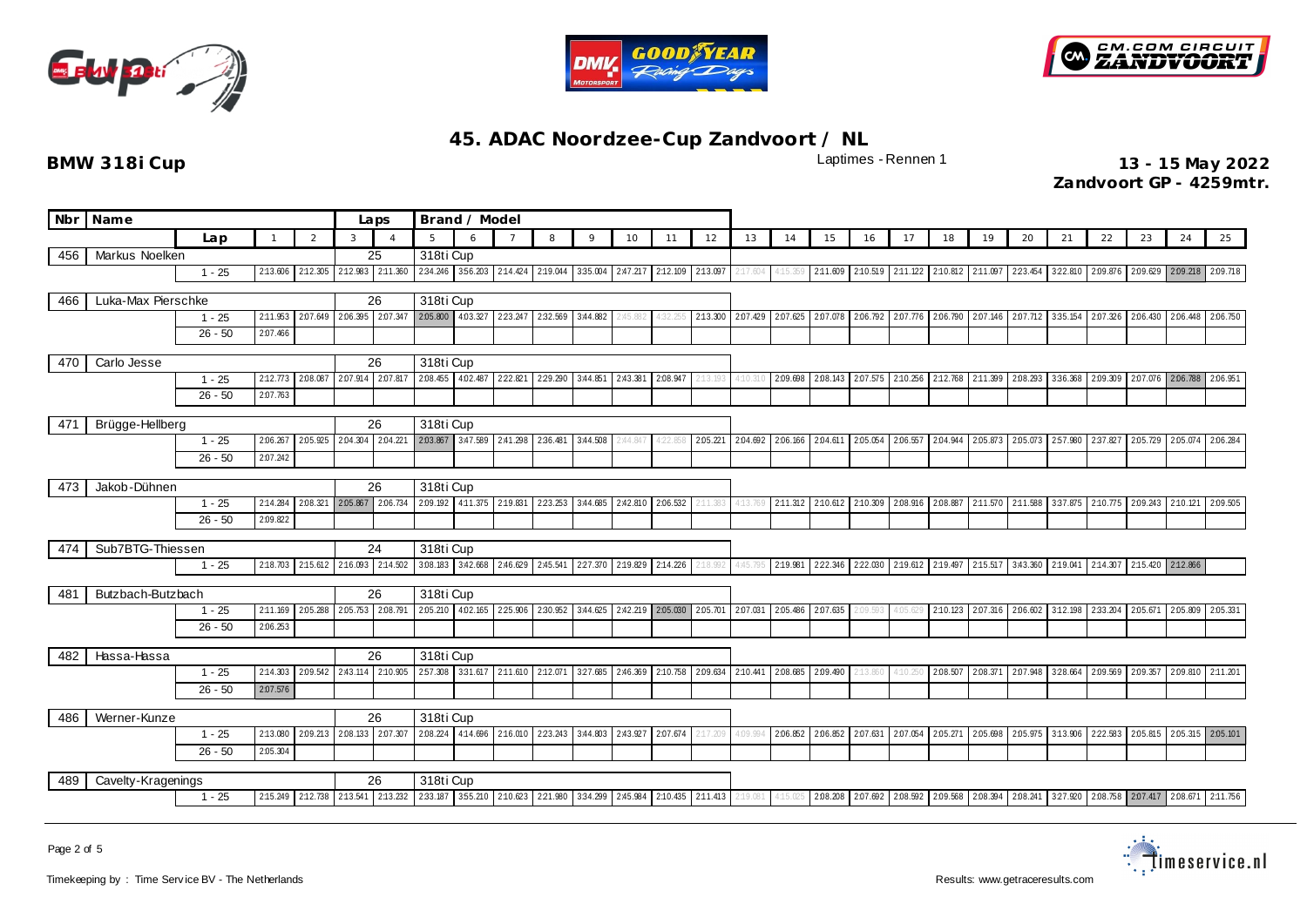





| <b>Nbr</b> | Name                  |                       |                      |                   |                   | Laps                       | Brand / Model                                |                            |                                              |          |                  |                                             |          |          |                   |          |                                     |                   |                            |                   |                            |                   |                            |                            |          |                                             |                                                              |
|------------|-----------------------|-----------------------|----------------------|-------------------|-------------------|----------------------------|----------------------------------------------|----------------------------|----------------------------------------------|----------|------------------|---------------------------------------------|----------|----------|-------------------|----------|-------------------------------------|-------------------|----------------------------|-------------------|----------------------------|-------------------|----------------------------|----------------------------|----------|---------------------------------------------|--------------------------------------------------------------|
|            |                       | Lap                   |                      | 2                 | 3                 | $\overline{A}$             | 5                                            | 6                          |                                              | 8        | 9                | 10                                          | 11       | 12       | 13                | 14       | 15                                  | 16                | 17                         | 18                | 19                         | 20                | 21                         | 22                         | 23       | 24                                          | 25                                                           |
|            |                       | $26 - 50$             | 2:20.328             |                   |                   |                            |                                              |                            |                                              |          |                  |                                             |          |          |                   |          |                                     |                   |                            |                   |                            |                   |                            |                            |          |                                             |                                                              |
| 497        | Sebastian Vollak      |                       |                      |                   |                   | 26                         | 318ti Cup                                    |                            |                                              |          |                  |                                             |          |          |                   |          |                                     |                   |                            |                   |                            |                   |                            |                            |          |                                             |                                                              |
|            |                       | $1 - 25$              | 2.07.846             |                   | 2.09.879 2.08.585 | 2.05.721                   |                                              | 2.05.874 4:15.681 2:13.034 |                                              |          | 222.529 3:45.279 | 2:46.767                                    | 1:03.93. |          | 2.04.116 2.05.528 | 2.05.672 |                                     | 2.05.235 2.05.351 |                            | 2.05.538 2.07.109 |                            | 2.06.225 2.06.003 | 257.364 237.937            |                            | 2:05.508 | 2.05.203                                    | 2.05.539                                                     |
|            |                       | $26 - 50$             | 2.05.988             |                   |                   |                            |                                              |                            |                                              |          |                  |                                             |          |          |                   |          |                                     |                   |                            |                   |                            |                   |                            |                            |          |                                             |                                                              |
|            |                       |                       |                      |                   |                   |                            |                                              |                            |                                              |          |                  |                                             |          |          |                   |          |                                     |                   |                            |                   |                            |                   |                            |                            |          |                                             |                                                              |
| 498        | Schnurbusch-Walter    |                       |                      |                   |                   | 26                         | 318ti Cup                                    |                            |                                              |          |                  |                                             |          |          |                   |          |                                     |                   |                            |                   |                            |                   |                            |                            |          |                                             |                                                              |
|            |                       | $1 - 25$              | 2:05.492             | 2:04.208          |                   |                            | 2.04.586 2.03.802 2.02.144 3.47.775 2.53.944 |                            |                                              | 2:34.362 |                  | 3:43.799 2:40.671                           | 2:04.081 | 2.03.618 |                   | 4:01.229 |                                     | 2.02.614 2.04.886 | 2.02.784                   |                   | 2.02.786 2.03.118 2.02.947 |                   | 221.558 3:12.999           |                            | 2:04.534 | 2.03.357                                    | 2.03.338                                                     |
|            |                       | $26 - 50$             | 2:04.740             |                   |                   |                            |                                              |                            |                                              |          |                  |                                             |          |          |                   |          |                                     |                   |                            |                   |                            |                   |                            |                            |          |                                             |                                                              |
| 499        | Adrian Rziczny        |                       |                      |                   |                   | 26                         | 318ti Cup                                    |                            |                                              |          |                  |                                             |          |          |                   |          |                                     |                   |                            |                   |                            |                   |                            |                            |          |                                             |                                                              |
|            |                       | $1 - 25$              | 2.07.262             | 2:08.993          | 2:08.859          | 2.06.570                   | 2.07.097                                     | 422.184 2.06.801           |                                              | 2:22.964 |                  | 3:44.498 2:43.764                           | 2.07.079 | 2:04.660 | 2.04.375          | 2:04.231 | 2:10.789                            | 3:56.752          | 2:06.588                   | 2.04.040          | 2.04.364                   | 2.04.298          | 253.732 2:49.899           |                            | 2:05.500 | 2.05.302                                    | 2.05.357                                                     |
|            |                       | $26 - 50$             | 2:06.086             |                   |                   |                            |                                              |                            |                                              |          |                  |                                             |          |          |                   |          |                                     |                   |                            |                   |                            |                   |                            |                            |          |                                             |                                                              |
|            |                       |                       |                      |                   |                   |                            |                                              |                            |                                              |          |                  |                                             |          |          |                   |          |                                     |                   |                            |                   |                            |                   |                            |                            |          |                                             |                                                              |
| 500        | Justin Wichmann       |                       |                      | 26                | 318ti Cup         |                            | 250.953                                      |                            |                                              |          |                  |                                             |          |          |                   |          |                                     |                   |                            |                   |                            |                   |                            |                            |          |                                             |                                                              |
|            |                       | $1 - 25$<br>$26 - 50$ | 2:05.509<br>2:04.513 | 2:03.776          | 2.03.536          | 2.03.605                   | 2:03.414                                     | 3.47.215                   |                                              | 2:34.084 | 3:44.864         | 2:39.757                                    | :08.03!  | 1:00.54  | 2.03.235          | 2:04.882 | 2:03.404                            | 2.03.434          | 2.03.687                   | 2.03.513          | 2.03.734                   | 2.03.850          |                            | 2:20.243 3:13.695          | 2.03.249 | 2.03.607                                    | 2.03.746                                                     |
|            |                       |                       |                      |                   |                   |                            |                                              |                            |                                              |          |                  |                                             |          |          |                   |          |                                     |                   |                            |                   |                            |                   |                            |                            |          |                                             |                                                              |
| 501        | Smyrlis-Sternkopf     |                       |                      |                   |                   | 26                         | 318ti Cup                                    |                            |                                              |          |                  |                                             |          |          |                   |          |                                     |                   |                            |                   |                            |                   |                            |                            |          |                                             |                                                              |
|            |                       | $1 - 25$              | 2:05.181             | 2:03.568          | 2:04.061          | 2.03.201                   |                                              | 2.04.151 3.46.945          | 2:48.252                                     | 2:33.213 | 3:43.613         | 247.054                                     |          | 2.03.797 | 2.03.573          | 2:04.159 |                                     | 2.03.632 2.04.014 | 2.03.785 2.04.092          |                   | 2.03.704 2.03.807          |                   |                            | 2:20.393 3:13.724 2:05.297 |          | 2.05.366                                    | 2:04.244                                                     |
|            |                       | $26 - 50$             | 2.03.531             |                   |                   |                            |                                              |                            |                                              |          |                  |                                             |          |          |                   |          |                                     |                   |                            |                   |                            |                   |                            |                            |          |                                             |                                                              |
| 502        | Voss-Otto             |                       |                      |                   |                   | 25                         | 318ti Cup                                    |                            |                                              |          |                  |                                             |          |          |                   |          |                                     |                   |                            |                   |                            |                   |                            |                            |          |                                             |                                                              |
|            |                       | $1 - 25$              |                      | 2:15.052 2:10.677 |                   | 2:10.290 2:06.598          | 2:09.501                                     |                            | 422.563 2.08.669                             |          |                  | 221.581 3:43.606 2:44.920 2:07.178 2:11.450 |          |          | 2:13.583          | 4:14.824 |                                     |                   | 2.08.610 2.07.478 2.09.721 | 2:13.846          |                            |                   |                            |                            |          |                                             | 221.329 2.08.333 326.656 2.09.419 2.08.966 2.12.065 2.14.916 |
|            |                       |                       |                      |                   |                   |                            |                                              |                            |                                              |          |                  |                                             |          |          |                   |          |                                     |                   |                            |                   |                            |                   |                            |                            |          |                                             |                                                              |
| 503        | Schubert-Henggeler    |                       |                      |                   |                   | 26                         | 318ti Cup                                    |                            |                                              |          |                  |                                             |          |          |                   |          |                                     |                   |                            |                   |                            |                   |                            |                            |          |                                             |                                                              |
|            |                       | $1 - 25$              | 2.09.677             | 2.08.041          | 2:05.774          | 2.06.488                   | 2:05.423                                     | 359.887                    | 227.174                                      | 2:32.344 | 3:44.684         | 2:40.819                                    | 2.05.825 | 2:05.490 | :11.249           | 4:07.598 | 2.05.874                            | 2.06.115          | 2.09.208                   | 2.07.822          | 2.05.871                   | 2.05.739          | 258.388 238.228            |                            | 2.06.052 | 2.04.896                                    | 2:04.948                                                     |
|            |                       | $26 - 50$             | 2:05.321             |                   |                   |                            |                                              |                            |                                              |          |                  |                                             |          |          |                   |          |                                     |                   |                            |                   |                            |                   |                            |                            |          |                                             |                                                              |
| 504        | Paul Heinisch         |                       |                      |                   | 26                | 318ti Cup                  |                                              |                            |                                              |          |                  |                                             |          |          |                   |          |                                     |                   |                            |                   |                            |                   |                            |                            |          |                                             |                                                              |
|            | 2.09.767<br>$1 - 25$  |                       |                      |                   |                   | 2.06.610 2.07.548 2.08.893 | 2.05.760                                     |                            | 4.03.064 2.24.971 2.31.366                   |          |                  | 3:44.064 2:42.127 2:05.577                  |          |          | 2.05.790 2.05.339 | 2.06.607 | 2:06.895                            |                   | 4:08.211                   | 2.05.508          |                            | 2.07.456 2.07.421 | 3:12.484 2:32.026 2:08.136 |                            |          | 2.06.672                                    | 2.05.449                                                     |
|            | $26 - 50$<br>2.05.258 |                       |                      |                   |                   |                            |                                              |                            |                                              |          |                  |                                             |          |          |                   |          |                                     |                   |                            |                   |                            |                   |                            |                            |          |                                             |                                                              |
|            |                       |                       |                      |                   |                   |                            |                                              |                            |                                              |          |                  |                                             |          |          |                   |          |                                     |                   |                            |                   |                            |                   |                            |                            |          |                                             |                                                              |
| 505        | Bothe-Brenner         |                       |                      | 26                | 318ti Cup         |                            |                                              |                            |                                              |          |                  |                                             |          |          |                   |          |                                     |                   |                            |                   |                            |                   |                            |                            |          |                                             |                                                              |
|            |                       | $1 - 25$<br>$26 - 50$ | 2:05.056             | 2:16.862 2:12.829 |                   | 2:15.687 2:13.840          | 224.027                                      |                            | 4.07.781 2.13.324 2.20.170 3.34.512 2.46.825 |          |                  |                                             | :16.241  | 1:08.77  | 2:04.819          |          | 2.04.724 2.07.265 2.05.207 2.07.547 |                   |                            |                   | 2.06.057 2.05.503 2.05.160 |                   |                            |                            |          | 326.642 2:12.655 2:04.361 2:05.015 2:04.699 |                                                              |
|            |                       |                       |                      |                   |                   |                            |                                              |                            |                                              |          |                  |                                             |          |          |                   |          |                                     |                   |                            |                   |                            |                   |                            |                            |          |                                             |                                                              |

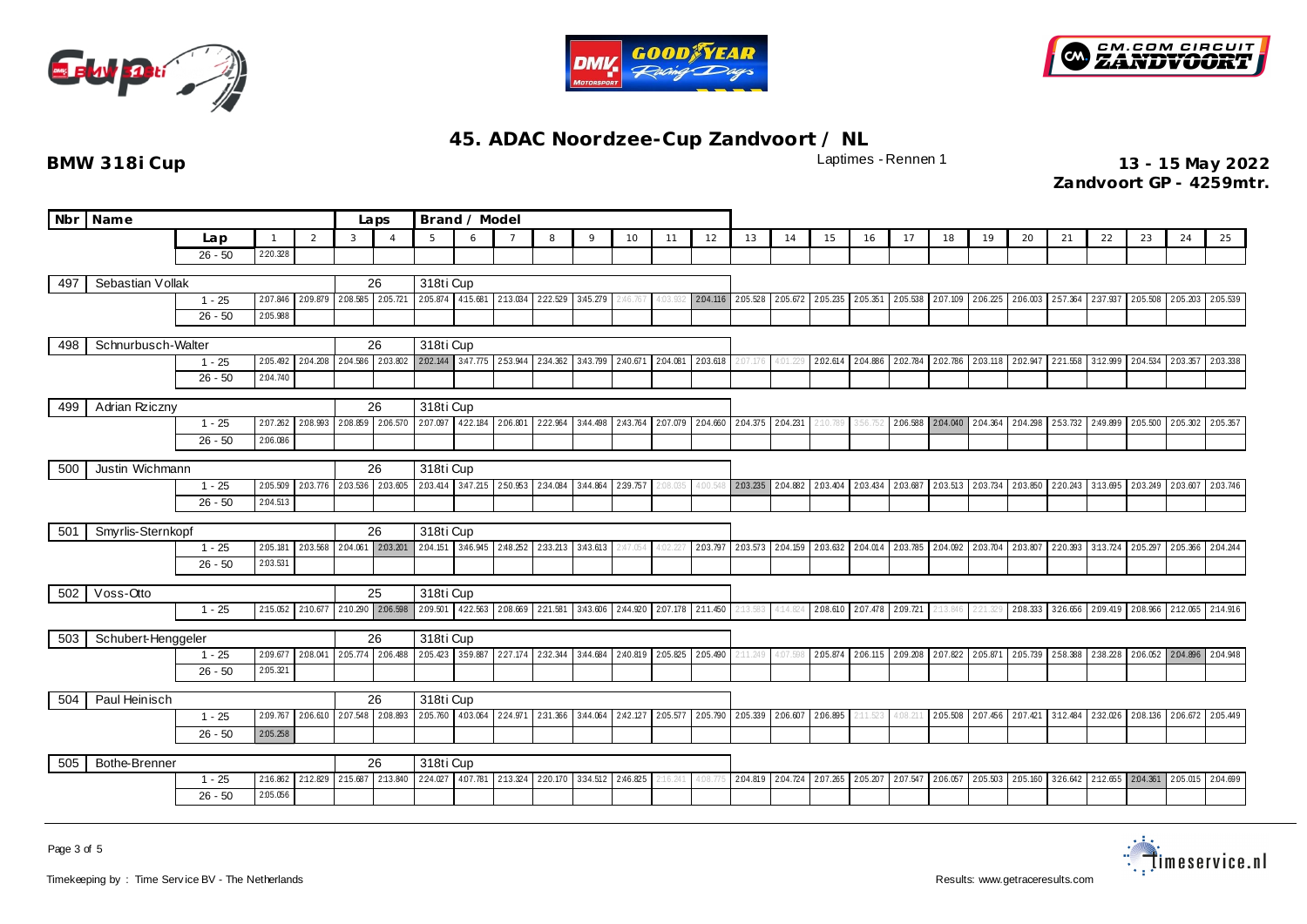





| Nbr | <b>Name</b>                      |           |          |          |           | Brand / Model<br>Laps      |                                     |          |                                                                                                            |                   |          |                   |          |                 |          |                            |          |          |                            |                                     |                   |                            |                            |                            |                   |          |          |
|-----|----------------------------------|-----------|----------|----------|-----------|----------------------------|-------------------------------------|----------|------------------------------------------------------------------------------------------------------------|-------------------|----------|-------------------|----------|-----------------|----------|----------------------------|----------|----------|----------------------------|-------------------------------------|-------------------|----------------------------|----------------------------|----------------------------|-------------------|----------|----------|
|     |                                  | Lap       |          | 2        | 3         |                            | 5                                   | 6        | $\overline{7}$                                                                                             | 8                 | 9        | 10                | 11       | 12              | 13       | 14                         | 15       | 16       | 17                         | 18                                  | 19                | 20                         | 21                         | 22                         | 23                | 24       | 25       |
| 506 | Geiss-Bodin                      |           |          |          |           | 26                         | 318ti Cup                           |          |                                                                                                            |                   |          |                   |          |                 |          |                            |          |          |                            |                                     |                   |                            |                            |                            |                   |          |          |
|     |                                  | $1 - 25$  | 2:05.971 | 2.03.536 | 2:04.465  | 2:04.136                   | 2.03.447                            |          | 3.48.772 2.44.959                                                                                          | 2:34.546 3:45.246 |          | 2:39.563          | 2.04.771 | 2:04.023        |          | 2.03.560 2.03.474          | 2.05.244 | 2.03.846 |                            | 4:06.28.                            | 2.07.269 2.07.234 |                            | 2:47.152                   | 3.05.019                   | 2:08.375          | 2.08.974 | 2:06.501 |
|     |                                  | $26 - 50$ | 2:08.094 |          |           |                            |                                     |          |                                                                                                            |                   |          |                   |          |                 |          |                            |          |          |                            |                                     |                   |                            |                            |                            |                   |          |          |
| 507 | Theo Oeverhaus                   |           |          |          |           | 26                         | 318ti Cup                           |          |                                                                                                            |                   |          |                   |          |                 |          |                            |          |          |                            |                                     |                   |                            |                            |                            |                   |          |          |
|     |                                  | $1 - 25$  | 2:04.892 | 2.03.497 | 2:04.591  | 2:04.08                    | 2.02.813                            | 3:48.898 | 2:45.230                                                                                                   | 2:33.465          | 3:43.863 | 2:42.273          | 2.02.904 | 2:02.575        |          | 2.02.083 2.01.927          | 2:06.123 | 4:01.508 | 2:02.623                   | 2.02.803                            | 2.02.630 2.02.457 |                            | 2:08.359                   | 3:37.591                   | 2.03.172          | 2.02.712 | 2.03.624 |
|     |                                  | $26 - 50$ | 2:04.919 |          |           |                            |                                     |          |                                                                                                            |                   |          |                   |          |                 |          |                            |          |          |                            |                                     |                   |                            |                            |                            |                   |          |          |
|     |                                  |           |          |          |           |                            |                                     |          |                                                                                                            |                   |          |                   |          |                 |          |                            |          |          |                            |                                     |                   |                            |                            |                            |                   |          |          |
| 508 | Manuel Brinkmann                 | $1 - 25$  | 2:07.556 | 2:05.849 | 2:05.949  | 26<br>2:04.660             | 318ti Cup<br>2:04.501               | 356.930  | 2:32.933                                                                                                   | 2:33.615 3:44.142 |          | 2:41.226          | 2:05.009 | 2.03.793        | 2:08.783 | 4:00.632                   | 2:04.330 | 2:07.254 |                            | 2.04.508 2.04.539                   |                   | 2.04.866 2.04.639          | 2:38.906                   | 3.07.831                   | 2:05.124          | 2:04.388 | 2:04.075 |
|     |                                  | $26 - 50$ | 2:03.984 |          |           |                            |                                     |          |                                                                                                            |                   |          |                   |          |                 |          |                            |          |          |                            |                                     |                   |                            |                            |                            |                   |          |          |
|     |                                  |           |          |          |           |                            |                                     |          |                                                                                                            |                   |          |                   |          |                 |          |                            |          |          |                            |                                     |                   |                            |                            |                            |                   |          |          |
| 509 | Julien Rehberg                   |           |          |          |           | 26                         | 318ti Cup                           |          |                                                                                                            |                   |          |                   |          |                 |          |                            |          |          |                            |                                     |                   |                            |                            |                            |                   |          |          |
|     |                                  | $1 - 25$  | 2:05.910 | 2:02.987 |           | 2.03.561 2.03.026          |                                     |          | 2.03.745 3.46.571 2.44.941 2.35.544                                                                        |                   | 3:43.550 | 2:44.151 2:03.640 |          |                 |          | 2.03.190 2.02.678 2.03.085 | 2:03.080 | 2:04.016 |                            | 4:02.23                             | 2:03.841          | 2:03.588                   | 2:15.367                   | 322.597                    | 2.06.921          | 2.04.303 | 2.03.173 |
|     |                                  | $26 - 50$ | 2:03.939 |          |           |                            |                                     |          |                                                                                                            |                   |          |                   |          |                 |          |                            |          |          |                            |                                     |                   |                            |                            |                            |                   |          |          |
| 510 | Röhlich-Rehkamp                  |           |          | 20       | 318ti Cup |                            |                                     |          |                                                                                                            |                   |          |                   |          |                 |          |                            |          |          |                            |                                     |                   |                            |                            |                            |                   |          |          |
|     |                                  |           |          | 3:44.632 |           |                            | 2:39.298 2:45.724 2:27.917 2:24.887 |          | 2:27.747                                                                                                   | 125.39            | 226.977  | 2:29.805          |          | 228.315 224.832 | 2:29.935 | 1:33.19!                   | 2:21.832 |          | 220.874 224.153 2:16.360   |                                     |                   |                            |                            |                            |                   |          |          |
|     |                                  |           |          |          |           |                            | 318ti Cup                           |          |                                                                                                            |                   |          |                   |          |                 |          |                            |          |          |                            |                                     |                   |                            |                            |                            |                   |          |          |
| 511 | Maik Kraske                      | $1 - 25$  | 2:06.874 | 2:06.000 | 2:04.392  | 26<br>2.04.751             | 2.03.850                            | 3:49.484 | 2:37.680                                                                                                   | 2:34.233          | 3:44.292 | 2:41.477          | 2:04.129 | 2:04.311        | 2.03.602 | 2.03.883                   |          | 1:08.491 | 2:05.094                   | 2.04.372                            |                   | 2.04.744 2.04.754 2.39.257 |                            | 3.07.427                   | 2:04.458          | 2.04.312 | 2.03.960 |
|     |                                  | $26 - 50$ | 2:04.074 |          |           |                            |                                     |          |                                                                                                            |                   |          |                   |          |                 |          |                            | 2:10.238 |          |                            |                                     |                   |                            |                            |                            |                   |          |          |
|     |                                  |           |          |          |           |                            |                                     |          |                                                                                                            |                   |          |                   |          |                 |          |                            |          |          |                            |                                     |                   |                            |                            |                            |                   |          |          |
| 513 | Johannes Ackermann               |           |          |          |           | 26                         | 318ti Cup                           |          |                                                                                                            |                   |          |                   |          |                 |          |                            |          |          |                            |                                     |                   |                            |                            |                            |                   |          |          |
|     |                                  | $1 - 25$  | 2:08.676 | 2.06.033 |           | 2.05.199 2.07.577          | 2.06.054                            | 359.266  | 2:27.881                                                                                                   | 2:31.690          | 3:43.904 | 2:41.005          | 2.06.055 | 2:05.655        | 2:10.201 | 4:09.001                   | 2.04.895 | 2.05.609 |                            | 2.06.015 2.05.122                   |                   | 2.05.274 2.05.160          | 252.054                    | 2:48.099                   | 2.05.235 2.05.384 |          | 2:05.172 |
|     |                                  | $26 - 50$ | 2:05.116 |          |           |                            |                                     |          |                                                                                                            |                   |          |                   |          |                 |          |                            |          |          |                            |                                     |                   |                            |                            |                            |                   |          |          |
| 515 | Krombach-Rosam                   |           |          |          |           | 26                         | 318ti Cup                           |          |                                                                                                            |                   |          |                   |          |                 |          |                            |          |          |                            |                                     |                   |                            |                            |                            |                   |          |          |
|     |                                  | $1 - 25$  | 2:12.949 | 2:12.243 | 2:15.146  | 2:10.879                   | 222.799                             | 4:07.640 | 2:08.983                                                                                                   | 2:18.590          | 337.852  | :48.241           | 4:04.254 | 2.03.702        |          | 2.03.498 2.04.824          | 2:03.904 |          | 2.03.254 2.03.073 2.05.047 |                                     | 2.04.094 2.03.537 |                            | 253.005                    | 2:45.382                   | 2:04.249          | 2.03.875 | 2.03.966 |
|     | 2:03.761<br>$26 - 50$            |           |          |          |           |                            |                                     |          |                                                                                                            |                   |          |                   |          |                 |          |                            |          |          |                            |                                     |                   |                            |                            |                            |                   |          |          |
| 516 | Schaper-Kaul                     |           |          |          | 25        | 318ti Cup                  |                                     |          |                                                                                                            |                   |          |                   |          |                 |          |                            |          |          |                            |                                     |                   |                            |                            |                            |                   |          |          |
|     | 2:06.629<br>2:06.909<br>$1 - 25$ |           |          |          |           | 2.06.457 2.04.736          |                                     |          | 2.05.263 3.57.209 2.32.823 2.34.775 3.43.907                                                               |                   |          | 2:40.381          | 2.05.305 | 2.04.873        | 2:09.939 | 4:23.781                   |          |          |                            | 2:12.255 2:11.681 2:13.109 2:12.066 |                   | 2:20.050 2:10.739 3:31.087 |                            | 2:12.867 2:13.639          |                   | 2:11.828 | 2:13.232 |
|     |                                  |           |          |          |           |                            |                                     |          |                                                                                                            |                   |          |                   |          |                 |          |                            |          |          |                            |                                     |                   |                            |                            |                            |                   |          |          |
| 517 | <b>Urgatz-Cerny</b>              |           |          |          |           | 26                         | 318ti Cup                           |          |                                                                                                            |                   |          |                   |          |                 |          |                            |          |          |                            |                                     |                   |                            |                            |                            |                   |          |          |
|     | $1 - 25$<br>2:05.217             |           |          |          |           | 2.03.434 2.03.489 2.03.392 |                                     |          | 203.292 3:45.457 2:46.981 2:36.405 3:43.367 2:43.667 2:04.996 2:04.140 2:03.619 2:04.131 2:04.435 2:03.207 |                   |          |                   |          |                 |          |                            |          |          |                            | 4:07.33                             |                   |                            | 2.05.653 2.05.522 2.44.868 | 2.59.757 2.05.827 2.05.451 |                   |          | 2:06.545 |